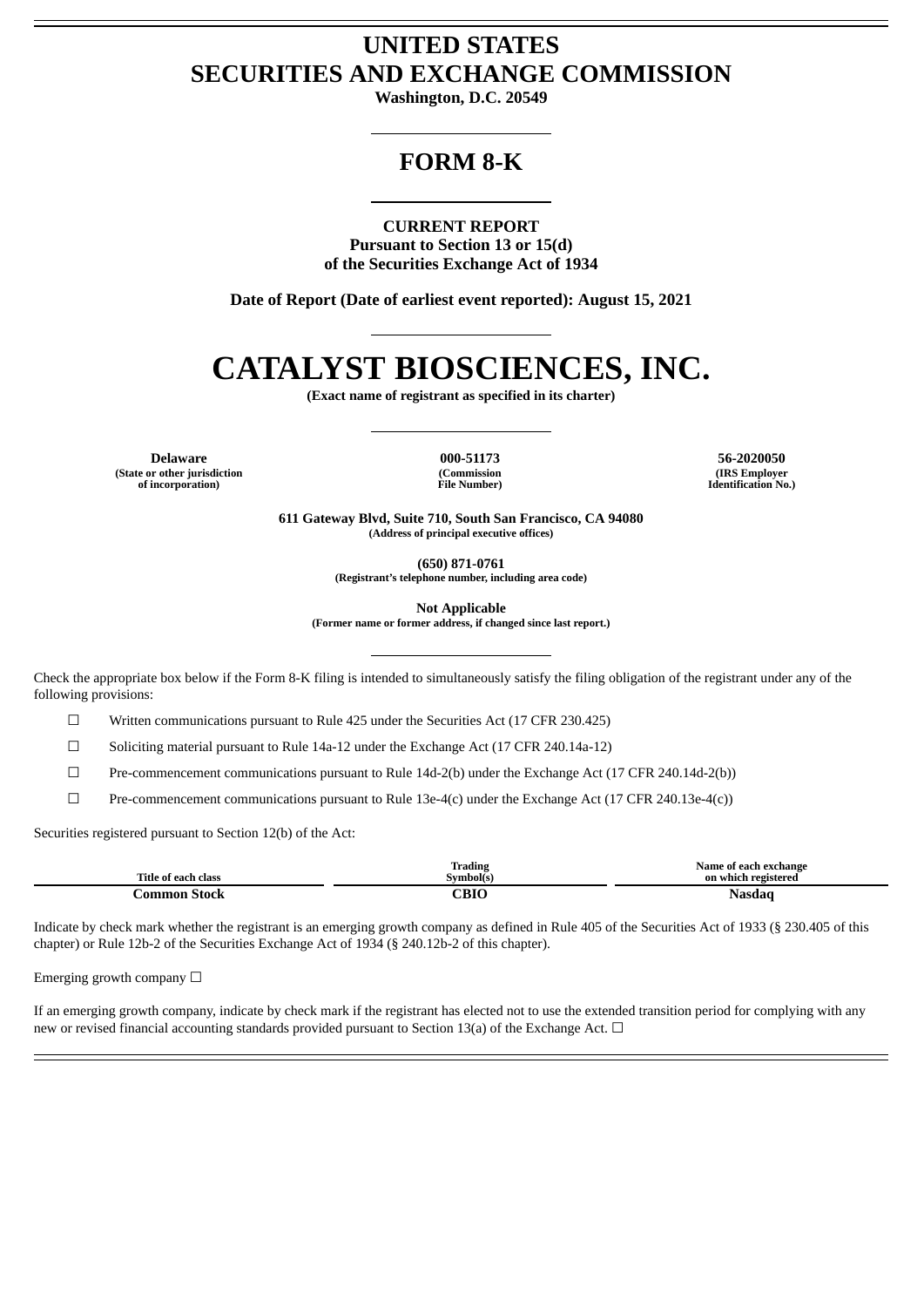#### Item 5.02 Departure of Directors or Certain Officers; Election of Directors; Appointment of Certain Officers; Compensatory **Arrangements of Certain Officers.**

On July 14, 2021, Catalyst Biosciences, Inc. ("Catalyst") announced that Howard Levy, M.B.B.Ch, Ph.D., M.M.M. its Chief Medical Officer plans to retire effective August 15, 2021 and that he would provide consulting services to the Company on its hemophilia programs.

On August 15, 2021, Catalyst and Dr. Levy entered into a consulting agreement (the "Consulting Agreement") pursuant to which Dr. Levy agreed to serve as a consultant to Catalyst until September 30, 2022, unless terminated earlier as set forth in the Consulting Agreement. During the term of the Consulting Agreement, Dr. Levy will be paid a customary hourly rate for services provided. Vested options as of August 15, 2021 will continue to be exercisable until 90 days after the termination of the Consulting Agreement.

The foregoing description of the Consulting Agreement does not purport to be complete and is qualified in its entirety by reference to the full text of the Consulting Agreement, a copy of which is filed as Exhibit 10.1 to this Current Report on Form 8-K and is incorporated herein by reference.

#### **Item 9.01 Financial Statements and Exhibits.**

(d) Exhibits

| <b>Exhibit</b><br>No. | <b>Description</b>                                                                                     |
|-----------------------|--------------------------------------------------------------------------------------------------------|
| 10.1                  | <u>Consulting Agreement between Howard Levy and Catalyst Biosciences, Inc., dated August 15, 2021.</u> |
| 104                   | Cover Page Interactive Data File (embedded within the Inline XBRL document).                           |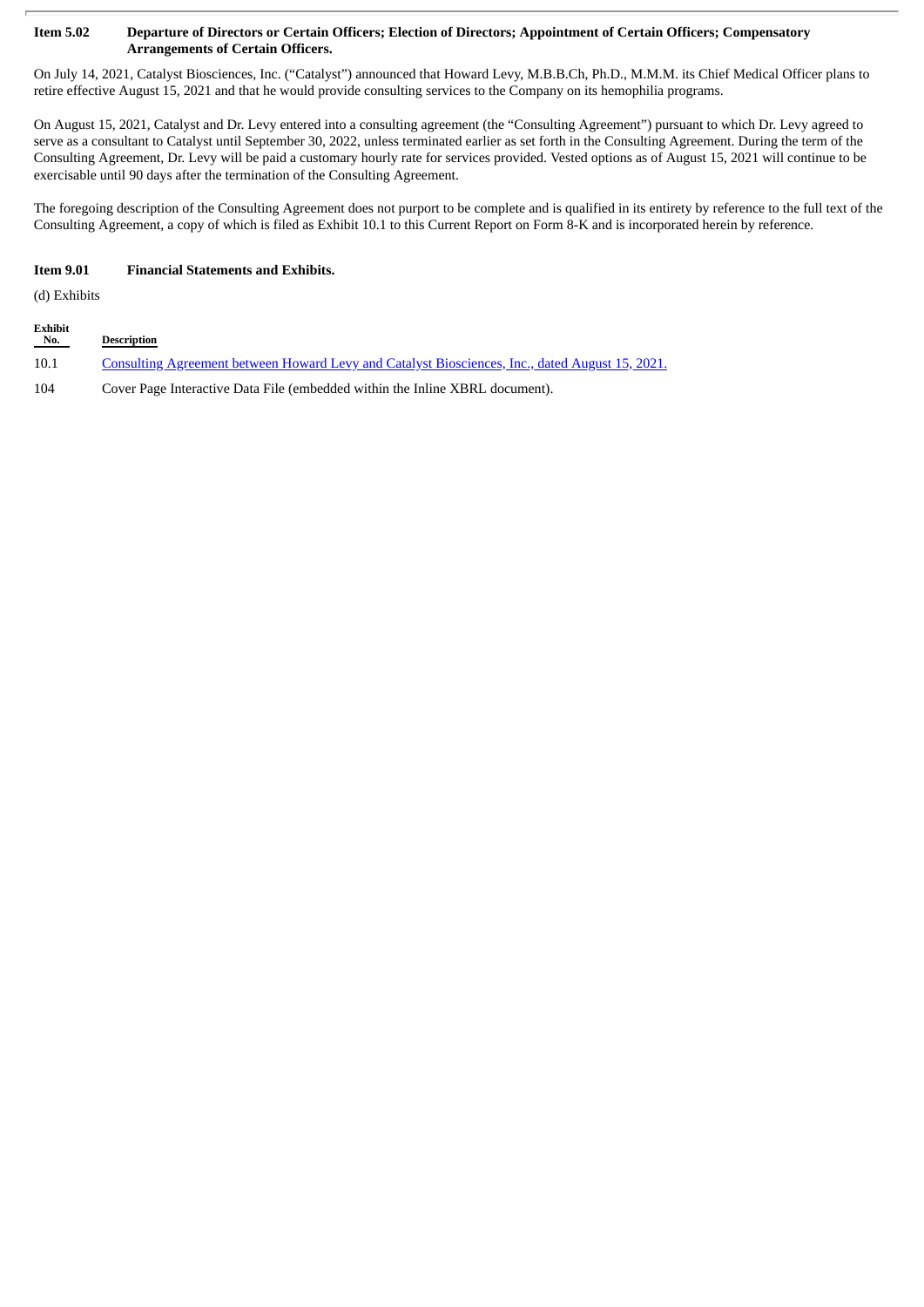**SIGNATURES**

Pursuant to the requirements of the Securities Exchange Act of 1934, the registrant has duly caused this report to be signed on its behalf by the undersigned hereunto duly authorized.

Date: August 16, 2021 /s/ Clinton Musil

## **CATALYST BIOSCIENCES, INC.**

Clinton Musil Chief Financial Officer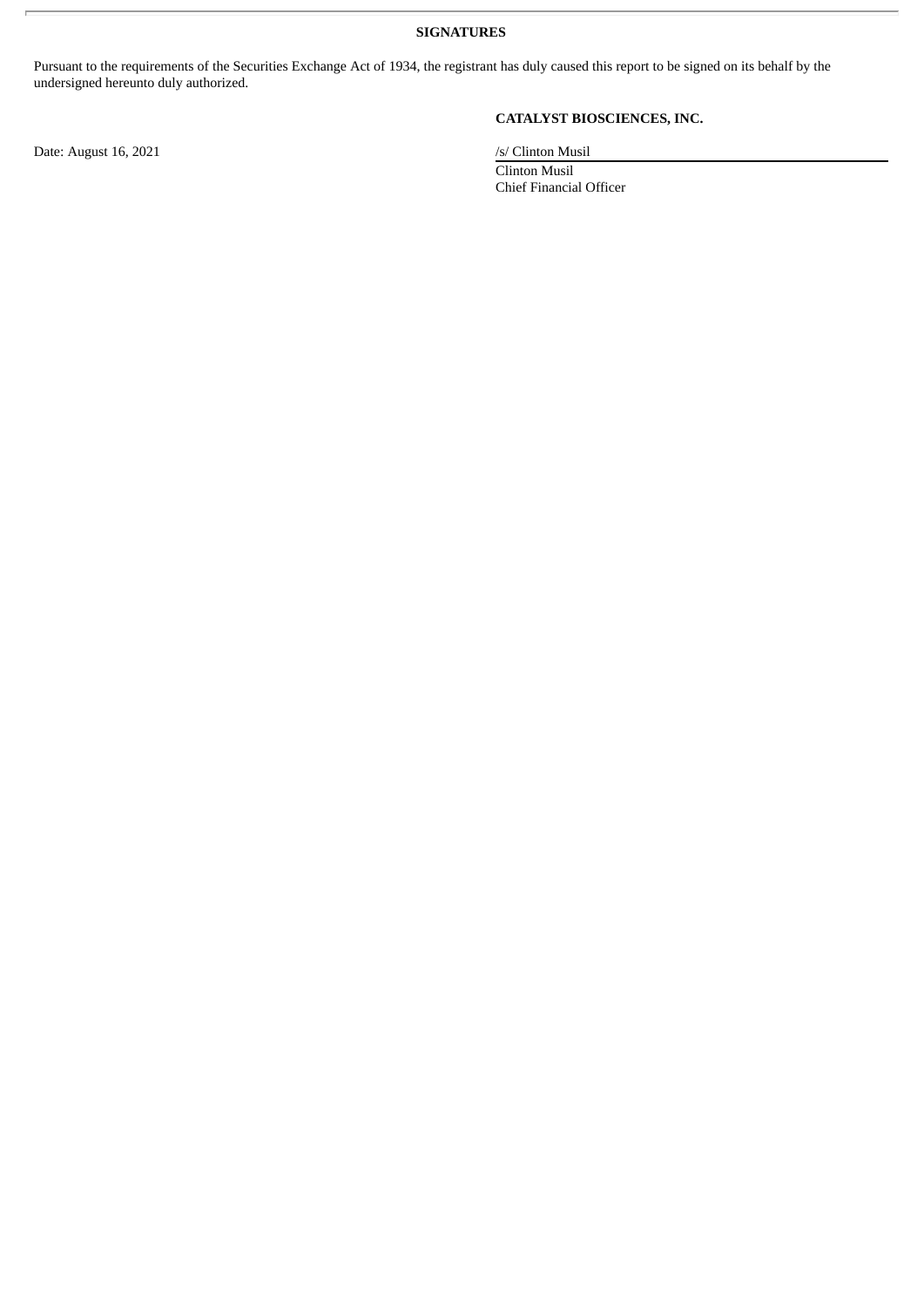#### **CATALYST BIOSCIENCES, INC. CONSULTING AGREEMENT**

<span id="page-3-0"></span>This Consulting Agreement (this "Agreement") is entered into as of 15 August 2021 (the "Effective Date") between Catalyst Biosciences, Inc., a Delaware corporation ("Company"), and Howard Levy Consulting LLC ("Consultant"). Company desires to retain Consultant to perform certain consulting activities as described below, and Consultant desires to serve as a consultant to Company and perform such activities under the terms of this Agreement.

NOW, THEREFORE, Consultant and Company agree as follows:

#### **1. SERVICES AND COMPENSATION**

(a) Consultant agrees to act as a consultant to Company with respect to such matters and projects as are mutually agreed from time to time by and between Consultant and Company, and to perform the services described on Exhibit A hereto (collectively, the "Services").

(b) Company agrees to pay Consultant the compensation set forth in Exhibit A hereto for the performance of the Services.

#### **2. CONFIDENTIALITY**

(a) "Confidential Information" means any proprietary information, technical data, trade secrets or know-how, including, but not limited to, research and product plans, products, services, markets, developments, inventions, processes, formulas, technology, marketing, finances or other business information disclosed to Consultant by Company either directly or indirectly in writing, orally or otherwise. Confidential Information also includes all Inventions (as defined below) and any other information or materials generated in connection with the Services.

(b) Consultant shall not, during or subsequent to the term of this Agreement, use any Confidential Information for any purpose whatsoever other than the performance of the Services on behalf of Company, or disclose Confidential Information to any third party. Consultant agrees that Confidential Information shall remain the sole property of Company. Consultant further agrees to take all reasonable precautions to prevent any unauthorized disclosure or use of Confidential Information. Notwithstanding the above, Consultant's obligation under this Section 2(b) relating to Confidential Information shall not apply to information which (i) is known to Consultant at the time of disclosure to Consultant by Company as evidenced by written records of Consultant, (ii) has become publicly known and made generally available through no wrongful act of Consultant, or (iii) has been rightfully received by Consultant from a third party authorized to make such disclosure.

(c) Consultant agrees that Consultant will not, during the term of this Agreement, improperly use or disclose to Company any proprietary information or trade secrets of any former or current employer or other person or entity to which Consultant has a duty to keep in confidence such information and that Consultant will not bring onto the premises of Company any unpublished document or proprietary information belonging to such employer, person or entity unless consented to in writing by the same. Consultant will indemnify Company and hold it harmless from and against all claims, liabilities, damages and expenses, including reasonable attorneys' fees and costs of suit, arising out of or in connection with any violation or claimed violation by Company of such third party's rights resulting in whole or in part from Company's use of the work product of Consultant under this Agreement.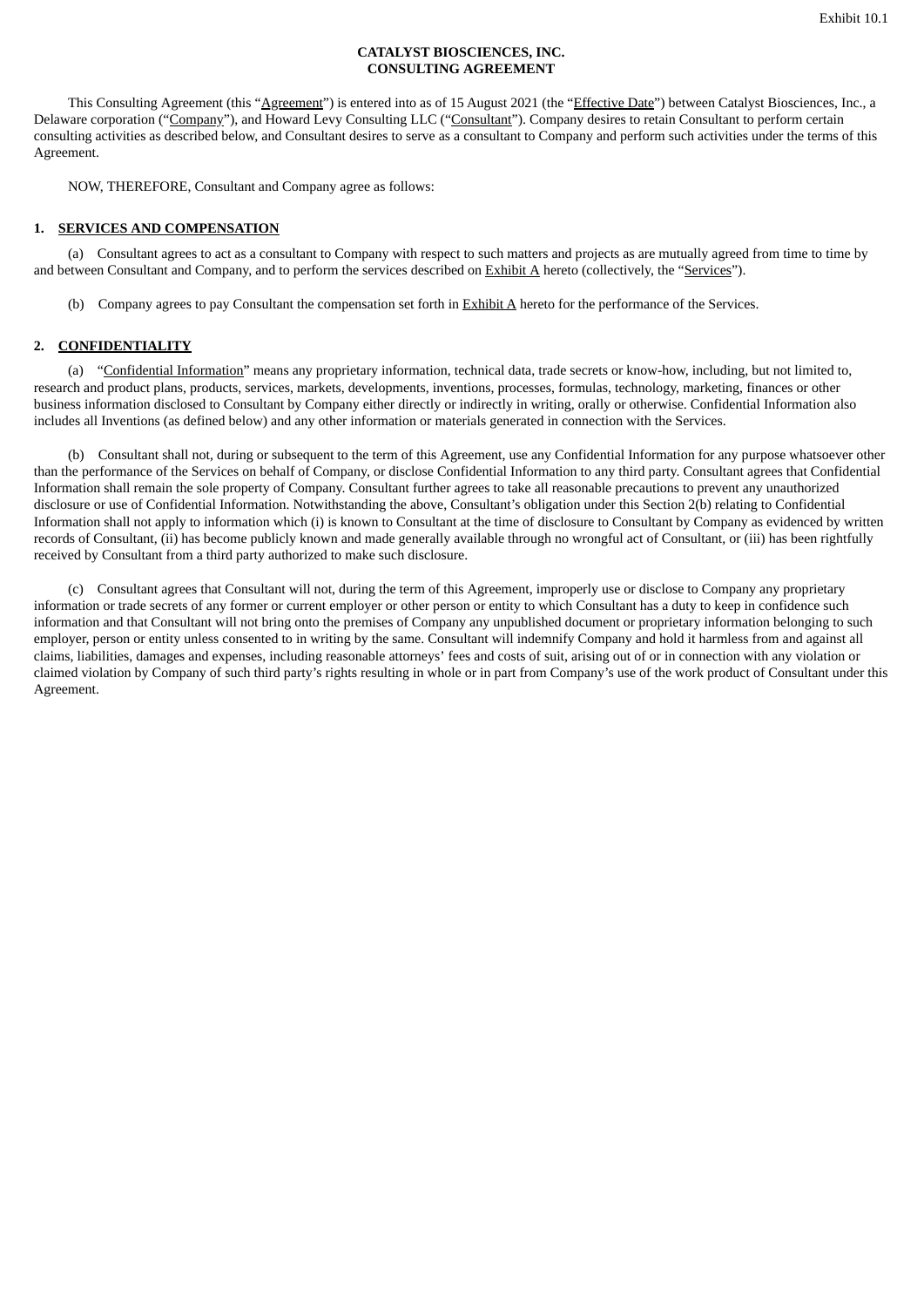(d) Consultant recognizes that Company has received and in the future will receive from third parties their confidential or proprietary information subject to a duty on Company's part to maintain the confidentiality of such information and to use it only for certain limited purposes. Consultant agrees that Consultant owes Company and such third parties, during the term of this Agreement and thereafter, a duty to hold all such confidential or proprietary information in the strictest confidence and not to disclose it to any person, firm or corporation or to use it except as necessary in carrying out the Services for Company consistent with Company's agreement with such third party.

(e) Upon the termination of this Agreement, or upon Company's earlier request, Consultant will deliver to Company all Confidential Information and Company's property relating thereto and all tangible embodiments thereof, in Consultant's possession or control.

(f) DTSA Notice. Consultant acknowledges receipt of the following notice pursuant to 18 U.S.C. § 1833(b)(1) (Defend Trade Secrets Act):

An individual shall not be held criminally or civilly liable under any federal or state trade secret law for the disclosure of a trade secret that is made in confidence to a federal, state, or local government official or to an attorney solely for the purpose of reporting or investigating a suspected violation of law. An individual shall not be held criminally or civilly liable under any federal or state trade secret law for the disclosure of a trade secret that is made in a complaint or other document filed in a lawsuit or other proceeding, if such filing is made under seal. An individual who files a lawsuit for retaliation by an employer for reporting a suspected violation of law may disclose the trade secret to the attorney of the individual and use the trade secret information in the court proceeding, if the individual files any document containing the trade secret under seal; and does not disclose the trade secret, except pursuant to court order.

#### **3. OWNERSHIP**

(a) Consultant hereby irrevocably assigns to Company all right, title and interest in and to any information (including, without limitation, business plans and/or business information), technology, know-how, materials, notes, records, designs, ideas, inventions, improvements, devices, developments, discoveries, compositions, trade secrets, processes, methods and/or techniques, whether or not patentable or copyrightable, that are conceived, reduced to practice or made by Consultant alone or jointly with others in the course of performing the Services or through the use of Confidential Information (collectively, "Inventions").

(b) Consultant agrees to sign, execute and acknowledge or cause to be signed, executed and acknowledged without cost, but at the expense of Company, any and all documents and to perform such acts as may be necessary, useful or convenient for the purposes of perfecting the foregoing assignments and obtaining, enforcing and defending intellectual property rights in any and all countries with respect to Inventions. It is understood and agreed that Company or Company's designee shall have the sole right, but not the obligation, to prepare, file, prosecute and maintain patent applications and patents worldwide with respect to Inventions.

-2-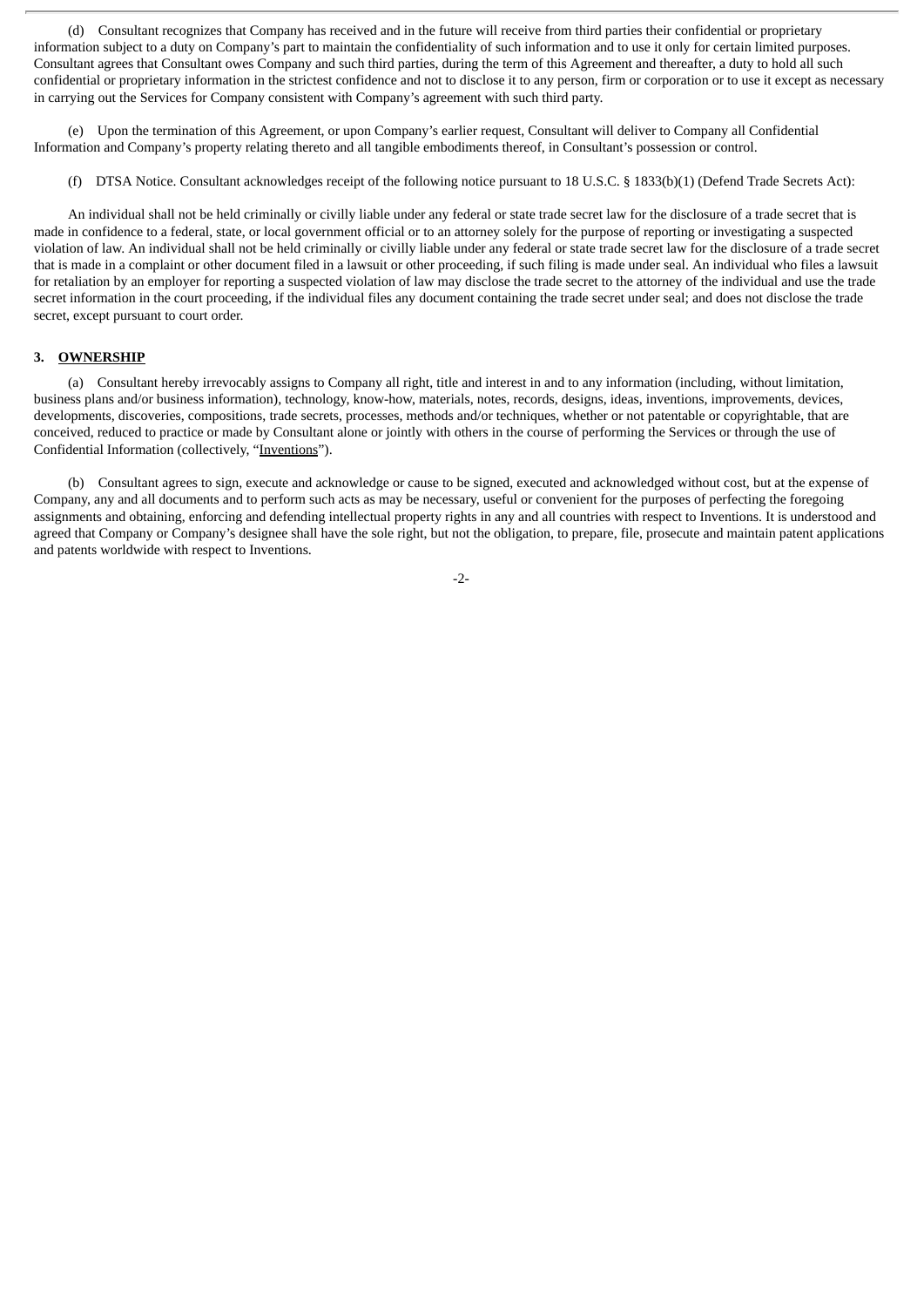(c) Upon the termination of this Agreement, or upon Company's earlier requests, Consultant will deliver to Company all property relating to, and all tangible embodiments of, Inventions in Consultant's possession or control.

(d) Consultant agrees that if, in the course of performing the Services, Consultant incorporates into any Invention developed hereunder any invention, improvement, development concept, discovery or other proprietary subject matter owned by Consultant or in which Consultant has an interest ("Item"), Consultant will inform Company in writing thereof, and Company is hereby granted and shall have a non-exclusive, royalty-free, perpetual, irrevocable, worldwide license to make, have made, modify, reproduce, display, use and sell such Item as part of or in connection with the exploitation of such Invention.

(e) Consultant agrees that if Company is unable because of Consultant's unavailability, mental or physical incapacity, or for any other reason, to secure Consultant's signature to apply for or to pursue any application or registration for any intellectual property rights covering any Invention, then Consultant hereby irrevocably designates and appoints Company and its duly authorized officers and agents as Consultant's agent and attorney-in-fact, to act for and in Consultant's behalf to execute and file any such applications and to do all other lawfully permitted acts to further the prosecution and issuance of such intellectual property rights thereon with the same legal force and effect as if executed by Consultant.

**4. REPORTS**. Consultant agrees, from time to time during the term of this Agreement, to keep Company advised as to Consultant's progress in performing the Services and, as reasonably requested by Company, prepare written reports with respect thereto. It is understood that the time required in the preparation of such written reports shall be considered time devoted to the performance of the Services by Consultant. All such reports prepared by Consultant shall be the sole property of Company.

#### **5. TERM AND TERMINATION**

(a) This Agreement will commence on the Effective Date and will continue until the earlier of 31 September 2022, or termination as provided below.

(b) Consultant may terminate this Agreement upon prior written notice thereof to the Company.

(c) Either party may terminate this Agreement upon material breach by the other party provided that the non-breaching party shall provide written notice of such breach and an opportunity to cure such breach (if curable) for a period of thirty (30) days.

(d) Upon termination of this Agreement, all rights and duties of the parties hereunder shall cease except:

(i) Company shall be obliged to pay, within thirty (30) days after receipt of Consultant's final statement, all amounts owing to Consultant for unpaid Services completed by Consultant and related expenses, if any, in accordance with the provisions of Section 1 hereof, and

(ii) Sections 2, 3, 5(d), 6, 7 and 9 shall survive termination of this Agreement.

**6. INDEPENDENT CONTRACTOR**. Nothing in this Agreement shall in any way be construed to constitute Consultant as an agent, employee or representative of Company, but Consultant shall perform the Services as an independent contractor. Consultant acknowledges and agrees that Consultant is obligated to report as income all compensation received by Consultant pursuant to this Agreement.

-3-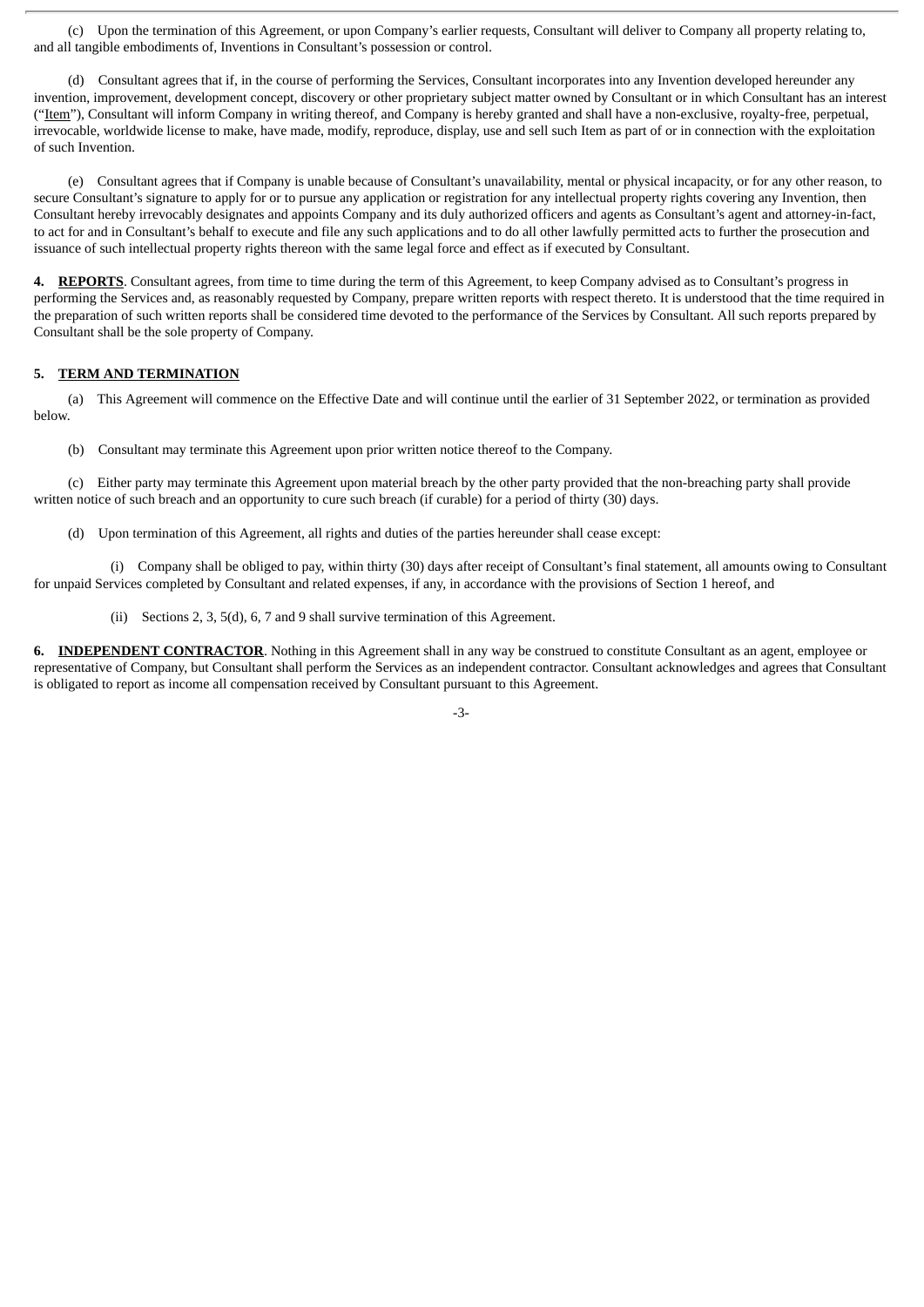**7. ARBITRATION AND EQUITABLE RELIEF**. Company and Consultant agree that any dispute or controversy arising out of, in relation to, or in connection with this Agreement, or the making, interpretation, construction, performance or breach hereof, shall be finally settled by binding arbitration in San Francisco, California under the then current rules of the American Arbitration Association by one (1) arbitrator appointed in accordance with such rules. The arbitrator may grant injunctive or other relief in such dispute or controversy. The decision of the arbitrator shall be final, conclusive and binding on the parties to the arbitration. Judgment may be entered on the arbitrator's decision in any court of competent jurisdiction. The parties agree that, any provision of applicable law notwithstanding, they will not request, and the arbitrator shall have no authority to award, punitive or exemplary damages against either party. The costs of the arbitration, including administrative and arbitrator's fees, shall be shared equally by the parties. Each party shall bear the cost of its own attorneys' fees and expert witness fees.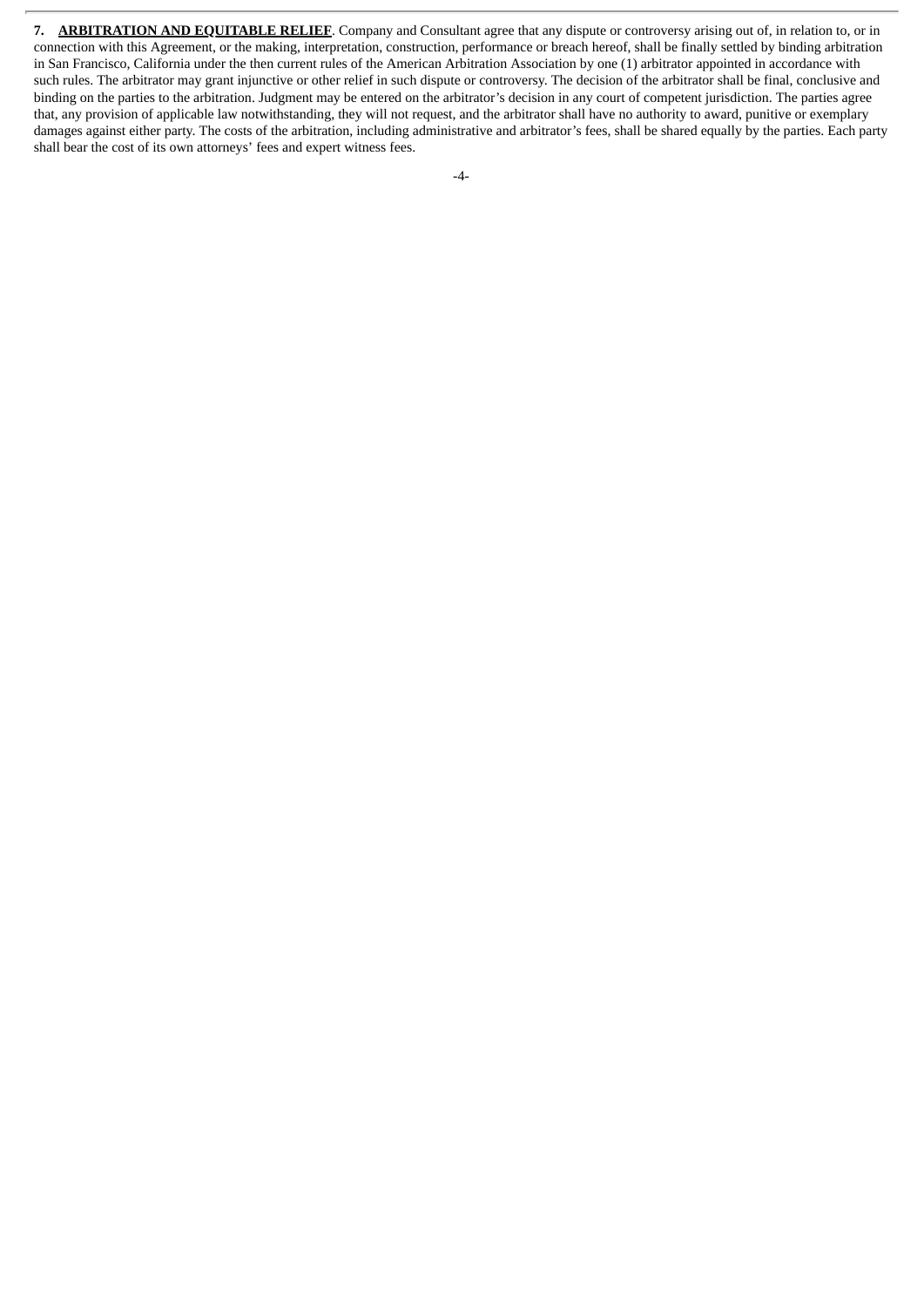**8. CONFLICTING OBLIGATIONS**. Consultant hereby certifies that he or she has no outstanding agreement or obligation that is in conflict with any of the provisions of this Agreement, or that would preclude Consultant from complying with the provisions hereof, and further certifies that Consultant will not enter into any such conflicting agreement during the term of this Agreement. Subject to written waivers that may be provided by the Company upon request, which shall not be unreasonably withheld, Consultant agrees that, during the term of this Agreement, Consultant will not directly or indirectly (i) provide any services in the Field of Interest to any other business or commercial entity, (ii) provide any services for any company that is competitive with the Company and shall list in Exhibit B hereto any other companies for whom Consultant is providing services ("Outside Companies"), or (iii) participate in the formation of any business or commercial entity in the Field of Interest or otherwise competitive with the Company. The "Field of Interest" means the research, development, manufacturing or commercialization of human Factor VIIa or Factor IX products, or variants thereof, or of complement-related products or product candidates that would compete with products or product candidates that the Company has in development as of the date of the Effective Date. Without limiting the foregoing, Consultant agrees to use his or her best efforts (A) to segregate Consultant's Services performed under this Agreement from Consultant's work done for the Outside Companies so as to minimize any questions of disclosure of, or rights under, any inventions, (B) to notify the CEO of the Company if at any time the Consultant believes that such questions may result from his or her performance under this Agreement and (C) to assist the Company in fairly resolving any questions in this regard which may arise. The Services performed hereunder will not be conducted on time that is required to be devoted to any other third party. The Consultant shall not use the funding, resources and facilities of any other third party, without the prior written consent of the Company, to perform Services hereunder and shall not perform the Services hereunder in any manner that would give any third party rights or access to the product of such Services.

**9. GENERAL**. This Agreement (together with the Exhibits hereto) is the sole agreement and understanding between Company and Consultant concerning the subject matter hereof, and it supersedes all prior agreements and understandings with respect to such matter. Any required notice shall be given in writing by customary means with receipt confirmed at the address of each party set forth below, or to such other address as either party may substitute by written notice to the other. Consultant shall not subcontract any portion of Consultant's duties under this Agreement without the prior written consent of Company. Neither this Agreement nor any right hereunder or interest herein may be assigned or transferred by Consultant without the express written consent of Company. Company may assign this Agreement to any entity that succeeds to substantially all of the business or assets of Company. This Agreement shall be governed by the laws of the State of California, without reference to its conflicts of law principles. This Agreement may only be amended or modified by a writing signed by both parties. Waiver of any term or provision of this Agreement or forbearance to enforce any term or provision by either party shall not constitute a waiver as to any subsequent breach or failure of the same term or provision or a waiver of any other term or provision of this Agreement. In the event that any provision of this Agreement becomes or is declared by a court of competent jurisdiction to be illegal, unenforceable or void, this Agreement shall continue in full force and effect without said provision, provided that no such severability shall be effective if it materially changes the economic benefit of this Agreement to either Company or Consultant.

-5-